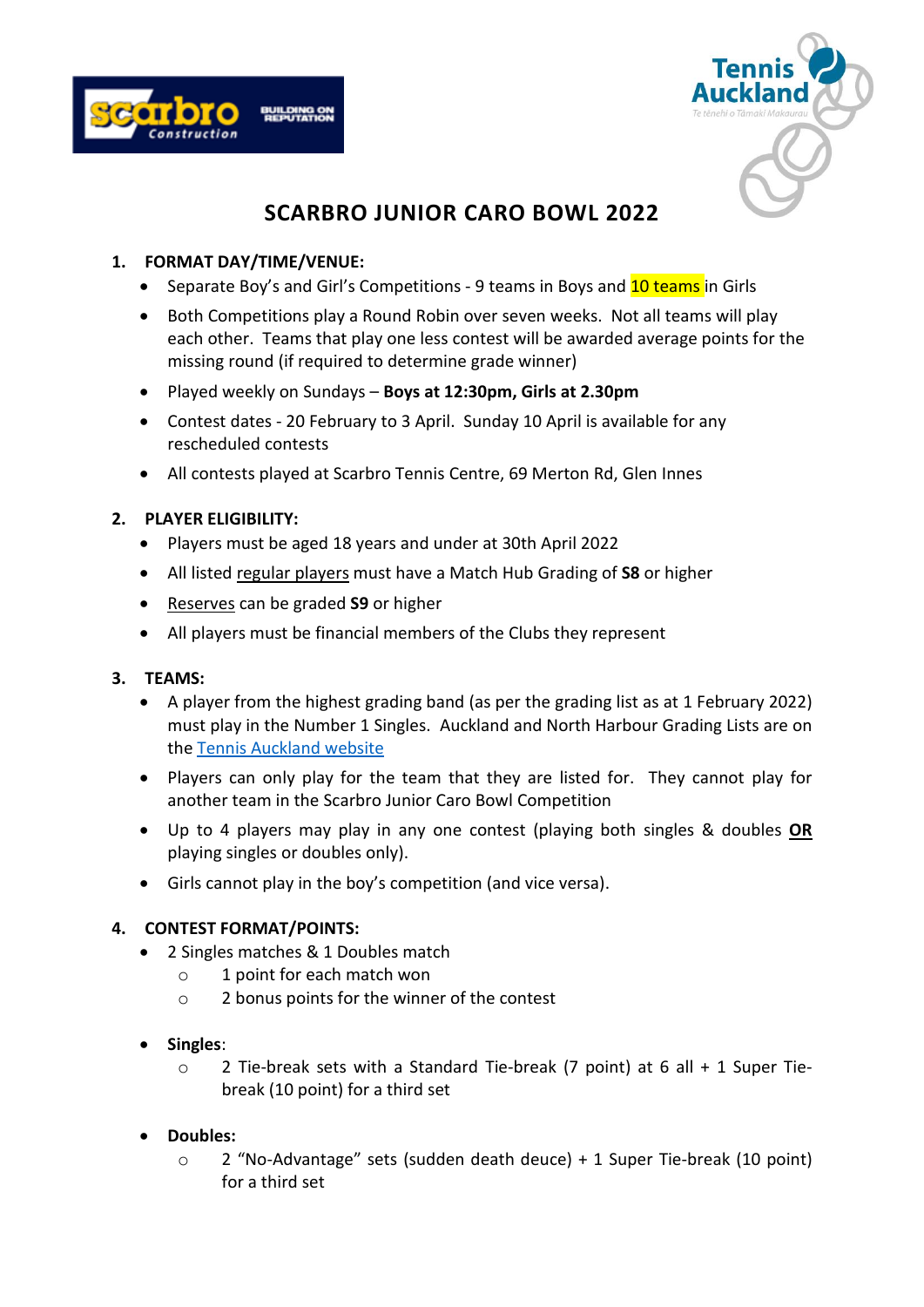## **5. COMPETITION FORMAT**

- We have accepted all Team entries this season. Due to the disruption to our Pre-Xmas Competition, meaning we couldn't hold a Premier Grade, we have allowed team rosters with players graded S8 or better
- Both Competitions are a straight Round Robin. Due to the draw size, not all teams play each other. We have tried to create as even a draw as possible, and all teams get either 6 or 7 matches. Any teams that play one less contest will be awarded average points for missing a round (if required to determine grade winner)
- The winning team at the conclusion of the Round Robins will be awarded the Scarbro Junior Caro Bowl

### **6. ORDER OF PLAY:**

- Boys start at **12:30pm** each week & girls will start at **2:30pm**. Each team should arrive 15 minutes before start time to pick up tennis balls and show their completed team sheet, in playing order, to the opposing team captain/manager
- Courts have been allocated on each draw. The two starting times are to utilise all courts and not waste time; hence 12.30pm contests will always start with Singles. 2.30pm contests will normally start with doubles, however if both allocated courts are free at 2.30pm then teams may start with singles instead, if both teams mutually agree

#### **7. WEATHER:**

- This year there will be **no indoor back up in the case of wet weather.** All contests will be played outdoors (if conditions allow). In the current environment with Omicron cases increasing, Tennis Auckland believes that an Outdoor Competition only is appropriate to minimise risk to players and spectators
- If it is raining on Sunday morning (or the weather forecast is poor) Team Captains/Managers should contact each other and make a mutual decision on whether or not they will travel to Scarbro to play. If teams mutually agree to reschedule the contest, then captains are responsible for agreeing on a new date. Teams may agree to play at one of their club venues but if you need courts booked at Scarbro please email [interclub@tennisauckland.co.nz](mailto:interclub@tennisauckland.co.nz) to check court availability.

#### **8. BALLS/RESULTS:**

- Tennis Auckland will provide 2 pairs of new balls per contest
- Teams need to pick up balls from the Pro Shop when they arrive. Please return these to the Pro Shop at the end of play.
- Please use the Results sheets at the back of the Tennis Auckland Handbook to record scores and the contest result. The winning team should enter the result on Match Hub by 12pm of the Monday after the contest.